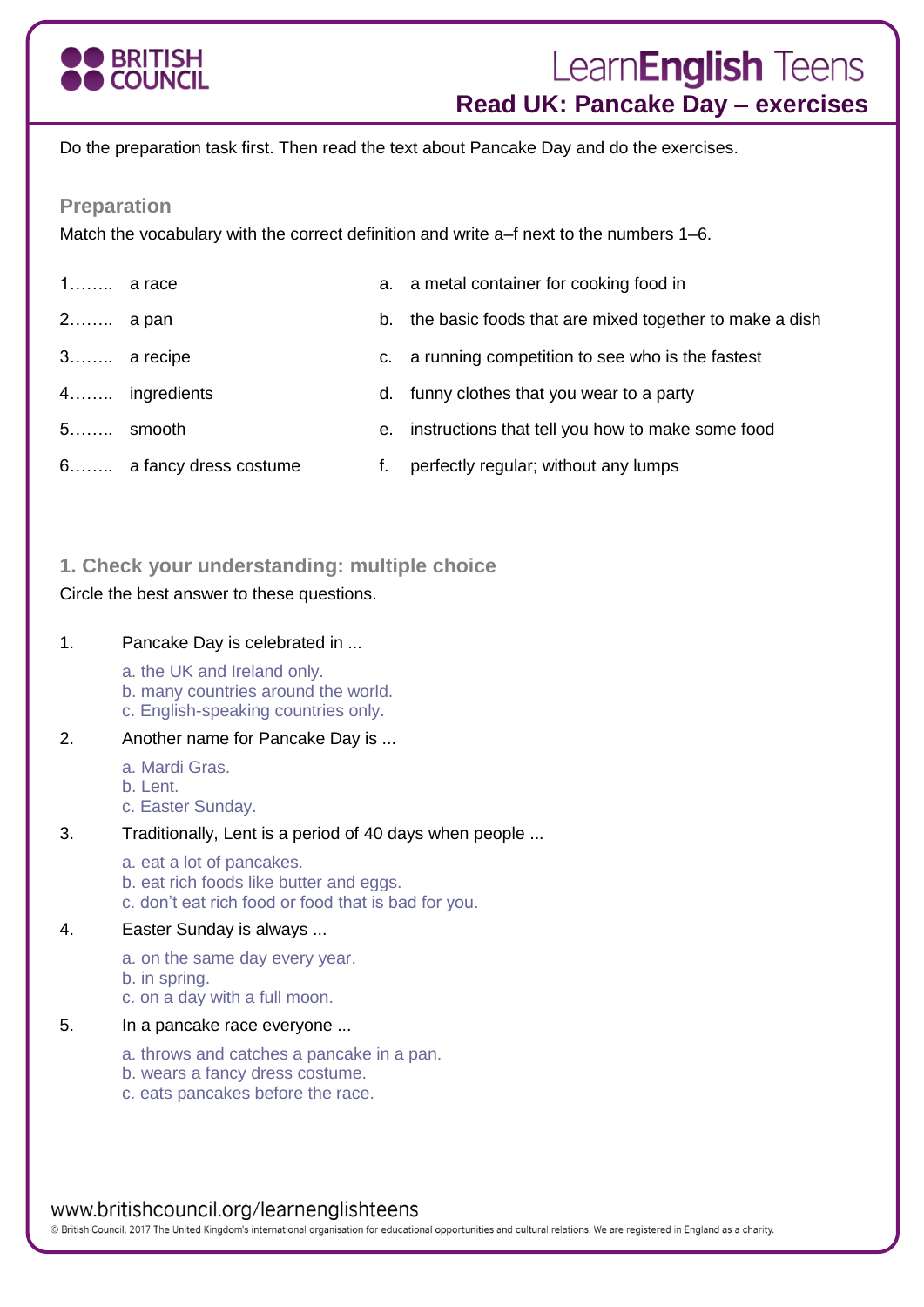

#### 6. Before you cook the pancake, mix ...

a. milk, butter and sugar. b. milk, flour and an egg. c. milk, butter and an egg.

#### 7. Cook the pancake for ...

- a. 10-15 minutes.
- b. 3-4 minutes.
- c. 1-2 minutes.

#### 8. The 'classic' pancake topping is ...

- a. sugar and lemon juice.
- b. sugar and chocolate.
- c. lemon juice and salt.

# **2. Check your vocabulary: gap fill**

#### Complete the sentences with a verb from the box.

|    | Crack                                                                                                        | pour                                                                               | <b>Fill</b> | Whisk   |  |  |  |
|----|--------------------------------------------------------------------------------------------------------------|------------------------------------------------------------------------------------|-------------|---------|--|--|--|
|    | Eat                                                                                                          | throw                                                                              | move        | squeeze |  |  |  |
| 1. | ________________ one cup with flour and put it into a bowl.                                                  |                                                                                    |             |         |  |  |  |
| 2. |                                                                                                              |                                                                                    |             |         |  |  |  |
| 3. | $\frac{1}{2}$ the egg into the bowl.                                                                         |                                                                                    |             |         |  |  |  |
| 4. | the flour, milk and egg until the mixture is smooth.                                                         |                                                                                    |             |         |  |  |  |
| 5. |                                                                                                              | Put some mixture in the pan and ___________________the pan to make a thin pancake. |             |         |  |  |  |
| 6. | After one minute, hold the pan carefully and _____________________the pancake in the air to turn it<br>over. |                                                                                    |             |         |  |  |  |
| 7. |                                                                                                              |                                                                                    |             |         |  |  |  |
| 8. | it immediately.                                                                                              |                                                                                    |             |         |  |  |  |
|    |                                                                                                              |                                                                                    |             |         |  |  |  |

www.britishcouncil.org/learnenglishteens

© British Council, 2017 The United Kingdom's international organisation for educational opportunities and cultural relations. We are registered in England as a charity.